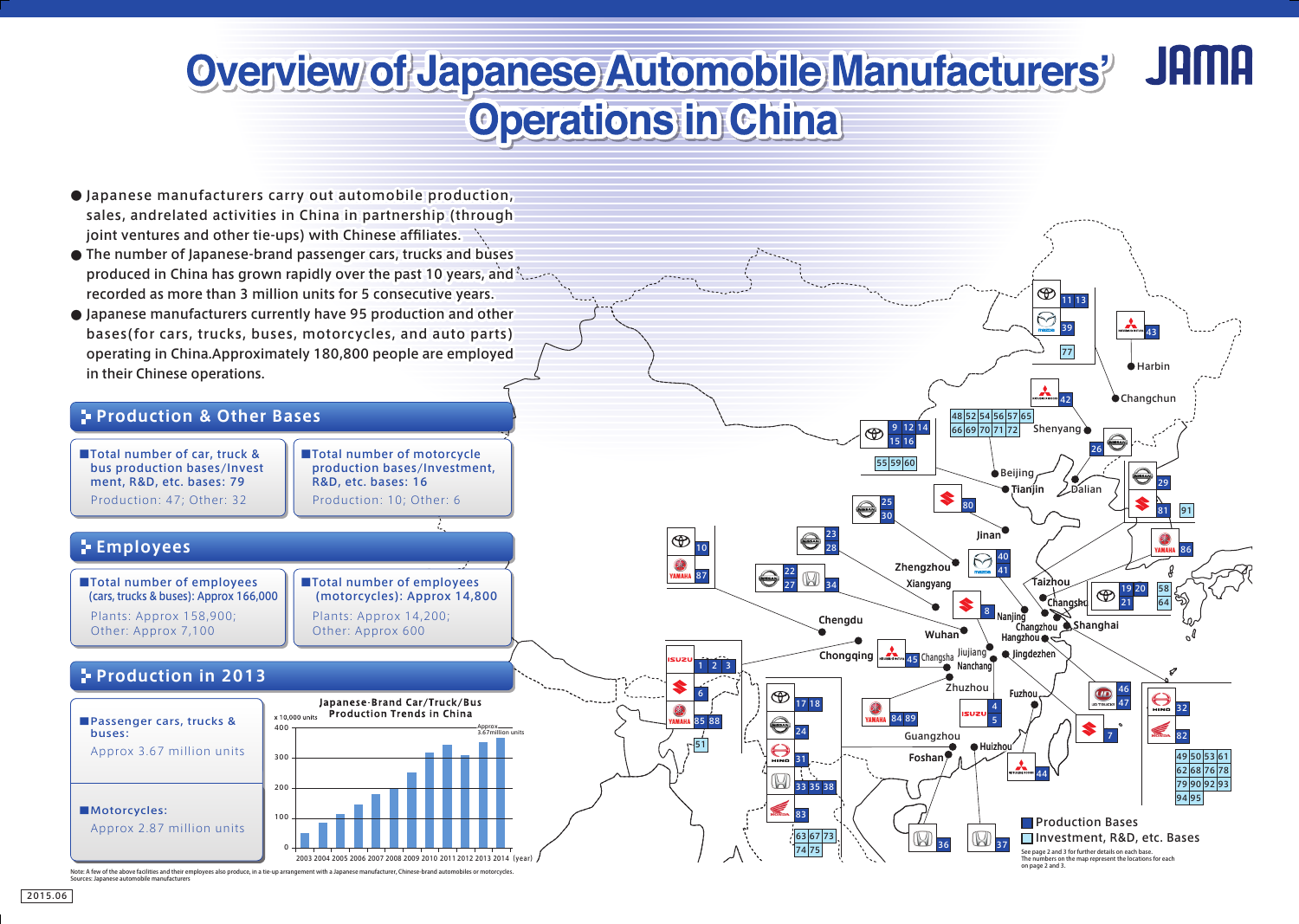|               | Company                                                                 | Location                                    | <b>Establishmen</b><br>Start of<br>Manufacturi | <b>Equity Stake</b>                                                                                                                                                            | Capital<br>(Units of<br>$1$ Mil. $)$ | <b>Products</b>                                                                                          | roduction<br>Capacity<br>$(1000s/year)$ in 2014 | Productio | No. of | <b>Notes</b>                                           |                            | Company                                                                                                            | Location                                  |                                                                                  | stablishment/<br>Start of<br><b>Manufacturin</b>                   | <b>Equity Stake</b>                                                                                                                                                                                                       | Capital<br>(Units of<br>$1$ Mil. $)$ | <b>Products</b>                                                                                                                                                                         | Production<br>Capacity<br>(1000s/year) in 2014 | Production | No. of       | <b>Notes</b>                                                                                         |
|---------------|-------------------------------------------------------------------------|---------------------------------------------|------------------------------------------------|--------------------------------------------------------------------------------------------------------------------------------------------------------------------------------|--------------------------------------|----------------------------------------------------------------------------------------------------------|-------------------------------------------------|-----------|--------|--------------------------------------------------------|----------------------------|--------------------------------------------------------------------------------------------------------------------|-------------------------------------------|----------------------------------------------------------------------------------|--------------------------------------------------------------------|---------------------------------------------------------------------------------------------------------------------------------------------------------------------------------------------------------------------------|--------------------------------------|-----------------------------------------------------------------------------------------------------------------------------------------------------------------------------------------|------------------------------------------------|------------|--------------|------------------------------------------------------------------------------------------------------|
| <b>ISUZU</b>  | Qingling Motors Co., Ltd.                                               | Chongqing                                   | 1985/<br>1985                                  | Isuzu Motors Ltd. 20%<br>Qingling Motors (Group) Co., Ltd. 50.19                                                                                                               |                                      | CNY 2,482   Commercial vehicles,<br>Pickup trucks                                                        | 120                                             | 59        | 3,231  |                                                        | <b>NISSAN</b>              | Dongfeng Motor Co., Ltd.<br>Dongfeng Nissan Passenger Vehicle Company<br>Dongfeng Nissan Passenger Vehicle Company | Wuhan<br>Xiangyang<br>Guangzhou Guangdong | Hubei<br>Prov.<br>: Hubei<br>Prov.                                               | Jun. 2003/<br>Jul. 2003                                            | Nissan (China) Investment Co., Ltd. 50%<br>Dongfeng Motor Group Co., Ltd. 50%                                                                                                                                             |                                      | CNY 16,700 Wuhan: Head Office<br>Xiangyang: Teana, Murano,<br>Infiniti Q50L, QX50                                                                                                       | 250<br>750                                     | 1,176      | 59,400       |                                                                                                      |
|               | Qingling Isuzu (Chongqing) Engine Co., Ltd.   Chongqing                 |                                             | 2007/<br>2007                                  | Isuzu Motors Ltd. 50%<br>Qingling Motors Co., Ltd. 50%                                                                                                                         | <b>USD 84</b>                        | <b>Engines</b>                                                                                           | 120                                             | 61        | 377    |                                                        |                            | Dongfeng Nissan Passenger Vehicle Company<br>Dongfeng Nissan Passenger Vehicle Company                             | Zhengzhou<br>Dalian                       | Prov.<br>Henan<br>Prov.<br>Liaonino<br>Prov.                                     |                                                                    |                                                                                                                                                                                                                           |                                      | Guangzhou: Sylphy, Tiida, Sunn<br>March, Livina series, Qashqai,<br>Venucia e30 Chenfeng, Engines<br>Zhengzhou: X-TRAIL, Venucia D50<br>R50, R50X, R30, T70, Engines<br>Dalian: X-TRAIL | 200<br>150                                     |            |              |                                                                                                      |
|               | Isuzu Qingling (Chongqing) Autoparts Co., Ltd.   Chongqing              |                                             | 2012/<br>2014                                  | Isuzu Motors Ltd. 51%<br>Qingling Motors (Group) Co., Ltd. 49%                                                                                                                 |                                      | USD 240   Large engine parts                                                                             | $\overline{\phantom{a}}$                        |           | 119    |                                                        |                            | Dongfeng Infiniti Motor Co., Ltd<br>Dongfeng Automobile Co., Ltd.                                                  | Wuhan<br>Xiangyang                        | Hubei<br>Prov.<br>Hubei<br>Prov.<br>Hubei<br>: Prov.<br>Zhengzhou Henan<br>Prov. |                                                                    | Dongfeng Motor Co., Ltd. 60.1%                                                                                                                                                                                            |                                      | Wuhan: Head Office<br>iangyang: Dongfeng Brand LCVs,<br><b>Buses, Construction Vehicles</b><br>Changzhou: Dongfeng Brand LCVs                                                           |                                                |            |              |                                                                                                      |
|               | Jiangxi Isuzu Motors CO., Ltd.                                          | Nanchang<br>Jiangxi<br>Prov.                | 2013/<br>2014                                  | <b>Isuzu Motors Limited 50%</b><br>Jiangling Motors Co., Group 50%                                                                                                             |                                      | CNY 900   Pickup trucks                                                                                  | 50                                              |           | 720    |                                                        |                            | Zhengzhou Nissan Automobile Co., Ltd.                                                                              | Changzhou                                 |                                                                                  | Mar. 1993/<br>Oct. 1995                                            | Nissan (China) Investment Co., Ltd. 20.35%<br>Dongfeng Automobile Co., Ltd. 51%<br>Dongfeng Motor Co., Ltd. 28.65%                                                                                                        |                                      | CNY 1,290 NV200, Paladin, Pickup trucks,<br>Cabstar, Dongfeng Brand SUVs/<br>MPVs/LCVs                                                                                                  | 130                                            |            |              |                                                                                                      |
|               | Jiangxi Isuzu Engine Co., Ltd.                                          | Nanchang<br>Jiangxi<br>Prov.                | 2013<br>2014                                   | <b>Isuzu Motors Limited 50%</b><br>Jiangling Motors Co., Group 50%                                                                                                             |                                      | CNY 950 Engines                                                                                          | 60                                              | 30        | 498    |                                                        | <b>HINO</b>                | GAC Hino Motoros Co., Ltd.                                                                                         |                                           | Guangzhou Guangdong<br>Prov.                                                     | Nov. 2007/<br>Sep. 2009                                            | Hino Motors, Ltd. 50%<br>Guangzhou Automobile Group Co., Ltd. 50%                                                                                                                                                         |                                      | CNY 1,720   Heavy-duty trucks                                                                                                                                                           |                                                |            | 1,000        |                                                                                                      |
|               | SUZUKI 6 Chongqing Changan Suzuki Automobile Co., Ltd. Chongqing        |                                             | 1993/<br>1995                                  | Suzuki Motor Corportaion 40%<br>Suzuki Motor (China) Investment Co., Ltd. 10%<br>Chongqing Changan Automobile Co., Ltd. 50%                                                    | <b>USD 190</b>                       | ALIVIO. S-CROSS.<br>SX4 SEDAN, SX4 HB.<br><b>SWIFT, ALTO</b>                                             | 400                                             | 170       | 4,533  | <b>Employees include</b><br>part-time, temporary, etc. |                            | <b>2</b> Shanghai Hino Engine Co., Ltd.                                                                            | Shanghai                                  |                                                                                  | Oct. 2003/<br>Nov. 2004                                            | Hino Motors, Ltd. 50%<br>Guangzhou Automobile Group Co., Ltd. 30%<br>Shanghai Electric (Group) Corp. 20%                                                                                                                  | USD 30                               | <b>Engines</b>                                                                                                                                                                          | 34                                             | 13         | 400          |                                                                                                      |
|               | Jiangxi Changhe Suzuki Automobile Co., Ltd. Jingdezhen                  | Jiangxi<br>Prov.                            | 1995/<br>1995                                  | Suzuki Motor Corportaion 25.1%<br>Suzuki Motor (China) Investment Co., Ltd. 20.9%<br>Jiangxi Changhe Automobile Co., Ltd 41%<br>China Changan Automobile Group 10%             |                                      | USD 311.8   Liana, WagonR, Landy,<br>Splash                                                              | 200                                             | 96        | 3,723  | Employees include<br>part-time, temporary, etc.        |                            | HONDA 33 Guangqi Honda Automobile Co., Ltd.                                                                        |                                           | suangzhou : Guangdong<br>Prov.                                                   | Jul. 1998/<br>Mar. 1999                                            | Ionda Motor Co., Ltd. 40%<br>Honda Motor (China) Investment Co., Ltd. 10%<br>Guangzhou Automobile Group Co., Ltd. 50%                                                                                                     |                                      | USD 283   CROSSTOUR, ACCORD.<br>ODYSSEY、CRIDER、CITY、FIT、<br><b>VEZEL, EVERUS S1</b>                                                                                                     | 480                                            | 511        | 9,000        | Production capacity is<br>scheduled to reach 600,000<br>with the opening of a third line<br>in 2015. |
|               |                                                                         | Jiujiang<br>Jiangxi<br>Prov.                |                                                | Okaya & Co., Ltd. 3%                                                                                                                                                           |                                      |                                                                                                          |                                                 |           |        |                                                        |                            | 34 Dongfeng Honda Automobile Co., Ltd. Wuhan                                                                       |                                           | Hubei<br>Prov.                                                                   | lul. 2003/<br>Apr. 2004                                            | londa Motor Co., Ltd. 40%<br>Honda Motor (China) Investment Co., Ltd. 10%<br>Dongfeng Motor Group Co., Ltd. 50%                                                                                                           | USD 82                               | USD 560 CR-V. CIVIC. SPIRIOR. CIIMO.<br>LYSION, JADE, XR-V<br><b>ACCORD</b>                                                                                                             | 360<br>50                                      | 322.2      | 7,500        |                                                                                                      |
| <b>TOYOTA</b> | Tianjin FAW Toyota Motor Co., Ltd.                                      | Tianjin                                     | Jun. 2000/<br>Oct. 2002                        | <b>Toyota Motor Corporation 40%</b><br>Toyota Motor (China) Investment Co., Ltd. 10%<br>China FAW Group Co., Ltd. 20%<br>Tianjin Faw XiaLi Automobile Co., Ltd. 30%            |                                      | USD 408   VIOS. COROLLA EX.<br>CROWN, REIZ, COROLLA                                                      | 530                                             | 442       | 12,500 |                                                        |                            | Honda Automobile (China) Co., Ltd.                                                                                 |                                           | uangzhou: Guangdong<br>Prov.                                                     | Sep. 2003/<br>Apr. 2005                                            | Ionda Motor Co., Ltd. 55%<br>Honda Motor (China) Investment Co., Ltd. 10%<br>Guangzhou Automobile Group Co., Ltd. 25%<br>Dongfeng Motor Group Co., Ltd. 10%                                                               |                                      |                                                                                                                                                                                         |                                                | 22.9       | 880          |                                                                                                      |
|               | O Sichuan FAW Toyota Motor Co., Ltd.                                    | Chengdu                                     | Nov. 1998/<br>Dec. 2000                        |                                                                                                                                                                                |                                      | <b>COASTER.</b><br><b>LAND CRUISER PRADO</b>                                                             | 30                                              | 16        | 2,108  |                                                        |                            | <b>36</b> Honda Auto Parts Manufacturing Co., Ltd. Foshan                                                          |                                           | Prov.                                                                            | Guangdong Sep. 2005/<br>Mar. 2007                                  | Ionda Motor (China) Investment Co., Ltd. 100%                                                                                                                                                                             | <b>JSD 200</b>                       | Automotive transmissions,<br>ngine parts:                                                                                                                                               |                                                |            | 2,700        |                                                                                                      |
|               | 1 Changchun Fengyue Company of SFTM   Changchun   Jilin                 | <b>Prov</b>                                 | Jul. 2005/<br>Oct. 2003                        | <b>Toyota Motor Corporation 50%</b><br>China FAW Group Co., Ltd. 50%                                                                                                           | <b>USD 385</b>                       | <b>LAND CRUISER 200.</b><br>PRIUS.RAV4                                                                   | 110                                             | 125       | 4,728  | Date of establishment<br>=date of registration         |                            | 37 Dongfeng Honda Auto Parts Co., Ltd.                                                                             | Huizhou                                   | Guangdong<br>Prov.                                                               | Dec. 1994/<br>Nov. 1995                                            | londa Motor Co., Ltd. 30.7%<br>Honda Motor (China) Investment Co., Ltd. 25.3%<br>Dongfeng Motor Group Co., Ltd. 44%                                                                                                       |                                      | USD 37.5 Automotive engine parts /<br><b>Indercarriage parts</b>                                                                                                                        |                                                |            | 2,350        |                                                                                                      |
|               | <mark>? </mark> Tianjin FAW Toyota Engine Co., Ltd.                     | Tianjin                                     | May 1996/<br>Jul. 1998                         | <b>Toyota Motor Corporation 50%</b><br>China FAW Group Co., Ltd. 50%                                                                                                           |                                      | USD 333   ZR engines<br>(equipped in Corolla, etc.)                                                      | 432                                             |           | 1,992  |                                                        |                            | <mark>88</mark> Dongfeng Honda Engine Co., Ltd.                                                                    | Guangzhou : Guangdong   Jul. 1998/        | Prov.                                                                            | Mar. 1999                                                          | londa Motor Co., Ltd. 40%<br>Honda Motor (China) Investment Co., Ltd. 10%<br>Dongfeng Motor Group Co., Ltd. 50%<br>A Mazda outsourcing company                                                                            |                                      | USD 122 Automobile engines                                                                                                                                                              |                                                |            | 1,850        |                                                                                                      |
|               | 3 FAW Toyota Changchun Engine Co., Ltd.   Changchun   Jilin             | Prov                                        | Mar. 2004/<br>Dec. 2004                        | <b>Toyota Motor Corporation 50%</b><br>China FAW Group Co., Ltd. 50%                                                                                                           |                                      | USD 84.54 GR engines<br>(equipped in Crown, etc.)                                                        | 238                                             |           | 924    |                                                        | MAZDA                      | 9   FAW Car Co., Ltd.                                                                                              | Changchun : Jilin                         |                                                                                  | Mar. 2003 Mazda                                                    |                                                                                                                                                                                                                           |                                      | Mazda6, Mazda6 Ruivi,                                                                                                                                                                   | 200                                            | 101        | 7,987        |                                                                                                      |
|               | Toyota FAW (Tianjin) Dies Co., Ltd.                                     | Tianjin                                     | Mar. 2004/<br>Dec. 2004                        | <b>Toyota Motor Corporation 90%</b><br>China FAW Group Co., Ltd. 10%                                                                                                           | <b>USD 27</b>                        | Automotive moulds                                                                                        | $\sim$                                          |           | 202    |                                                        |                            |                                                                                                                    |                                           | Prov.                                                                            | began outsourcing<br>production to<br>FAW Car Co., Ltd.            |                                                                                                                                                                                                                           |                                      | Mazda6 ATENZA, Mazda8,<br>Mazda CX-7                                                                                                                                                    |                                                |            |              |                                                                                                      |
|               | 5 Tianjin Toyota Forging Co.,Ltd                                        | Tianjin                                     | Feb. 1997/<br>Feb. 1999                        | <b>Toyota Motor Corporation 100%</b>                                                                                                                                           | <b>JSD 29.5</b>                      | Constant velocity joint raw<br>forging materials, Crank shaft<br>aw forging materials                    | 3,200                                           |           | 416    |                                                        |                            | Changan Mazda Automobile Co., Ltd.                                                                                 | Nanjing                                   | Jiangsu<br>Prov.                                                                 | Established<br>Nov. 2012<br>Previous                               | <b>Mazda Motor Corporation 50%</b><br>Chongging Changan Automobile Co., Ltd. 50%                                                                                                                                          |                                      | JSD 111.0   Mazda2, Mazda3,<br>Mazda3 Xingcheng,<br>Mazada AXELA,                                                                                                                       | $220^{\circ}$                                  | 105        | 4,053        | As Changan Mazda<br>Automobile Co., Ltd.<br>was newly created                                        |
|               | 6 Tianjin Fengjin Auto Parts Co., Ltd.                                  | Tianjin                                     | Dec. 1995/<br>Jun. 1998                        | <b>Toyota Motor Corporation 94.7%</b><br>Tianjin Automotive Industry (Group) Co., Ltd. 5.3%                                                                                    |                                      | CNY 230 Constant velocity joints,<br>Propeller shafts,<br>Front axles, Rear axles,<br>Differential gears | 1,664                                           |           | 1,000  |                                                        |                            |                                                                                                                    |                                           |                                                                                  | company was<br>established and<br>began<br>production<br>Oct. 2007 |                                                                                                                                                                                                                           |                                      | Mazda CX-5 etc                                                                                                                                                                          |                                                |            |              | on Nov. 30, 2012.                                                                                    |
|               | 7 GAC Toyota Motor Co., Ltd.                                            | Guangzhou : Guangdong   Feb. 2004/<br>Prov. | Oct. 2005                                      | Toyota Motor Corporation 30.5%<br>Toyota Motor (China)Investment Co., Ltd. 19.5%<br>Guangzhou Automobile Group Co., Ltd. 50%                                                   |                                      | USD 518.2 CAMRY CLASSICAL.<br>CAMRY, CAMRY SE,<br><b>CAMRY HEV. YARIS.</b><br>HIGHLANDER, E'Z            | 360                                             | 380       | 10,535 |                                                        |                            | 41 Changan Ford Mazda Engine Co., Ltd.                                                                             | Nanjing                                   | : Jiangsu<br>Prov.                                                               | Sep. 2005/<br>Apr. 2007                                            | Mazda Motor Corporation 25%<br>Ford Motor Company 25%                                                                                                                                                                     |                                      | CNY 1,573 Engines                                                                                                                                                                       | $458^*$                                        | $389^{*1}$ | 2,417        |                                                                                                      |
|               |                                                                         |                                             |                                                |                                                                                                                                                                                |                                      |                                                                                                          |                                                 |           |        |                                                        |                            |                                                                                                                    |                                           |                                                                                  |                                                                    | Chongqing Changan Automobile Co., Ltd. 50%                                                                                                                                                                                |                                      |                                                                                                                                                                                         |                                                |            |              |                                                                                                      |
|               | <b>8</b> GAC Toyota Engine Co., Ltd                                     | Guangzhou : Guangdong   Feb. 2004/<br>Prov. | Oct. 2005                                      | Toyota Motor Corporation 59.7%<br>Toyota Motor (China) Investment Co., Ltd. 10.3%<br>Guangzhou Automobile Group Co., Ltd. 30%                                                  |                                      | USD 352.82 AZ engines, AR engines<br>(equipped in Camry,<br>Camry HEV, etc.)                             | 500                                             |           | 1,761  |                                                        |                            | MITSUBISHI 42 Shenyang Aerospace Mitsubishi<br>Motors<br>Engine Manufacturing Co., Ltd.                            |                                           | Prov.                                                                            | Shenyang Liaoning   Aug. 1997                                      | Mitsubishi Motors Corporation 25%<br>Mitsubishi Corporation 9.3%<br>MCIC Holdings Sdn Bhd. 14.7%<br>China Aerospace Automobile Co., Ltd. 30%<br>Shenyang Jianhua Motors Engine Co., Ltd. 21%                              |                                      | CNY 738 Engines                                                                                                                                                                         | 350                                            | 605        | 1,397        |                                                                                                      |
|               | 9 Toyota Motor (Changshu) Auto Parts Co., Ltd. Changshu                 | Jiangsu<br>Prov.                            | Jul. 2012/<br>Sep. 2014                        | <b>Toyota Motor Corporation 70.5%</b><br>Toyota Motor (China) Investment Co., Ltd. 19.5%<br>Toyota Motor Hokkaido, Inc. 10%                                                    |                                      | USD 143.6   CVT (Continuously<br><b>Variable Transmission)</b><br><b>HEV trance axles</b>                | 240                                             |           | 705    | HEV axles planned to<br>be started<br>from 2015        |                            | 43 Harbin Dongan Automotive<br>Engine Manufacturing Co., Ltd.                                                      | Harbin                                    | Prov.                                                                            | Heilongjiang Sep. 1998                                             | Mitsubishi Motors Corporation 15.3%<br>Mitsubishi Corporation 5.7%<br>MCIC Holdings Sdn Bhd. 9.0%<br>Harbin Dongan Auto Engine Co., Ltd. 36%<br>China Changan Automobile Group 19%<br>Harbin Hafei Industry Co., Ltd. 15% |                                      | CNY 500 Engines, Transmissions                                                                                                                                                          | $500^{32}$                                     | $344^{32}$ | $1,467^{*2}$ |                                                                                                      |
|               | <b>20</b> Sinogy Toyota Automotive Energy System   Changshu<br>Co, Ltd. | Jiangsu<br>Prov.                            | Nov. 2013<br>planned to<br>be started<br>2015  | Changshu Sinogy Venture Capital Co., Ltd. 50%<br>Toyota Motor (China) Investment Co., Ltd. 5%<br>Primearth EV Energy Co., Ltd 10%<br>from Autum   Toyota Motor Corporation 35% |                                      | USD 9.75   Assembly of the Battery<br>for Hybrid vehicles                                                | $\overline{\phantom{a}}$                        |           | 50     |                                                        |                            | 44 Southeast (Fujian) Motor Co., Ltd.                                                                              | Fuzhou                                    | Fujian<br>Prov.                                                                  | Nov. 1995                                                          | Mitsubishi Motors Corporation 25%<br>Fujian Motor Industry Group Co., Ltd. 50%<br>China Motor Corporation 25%                                                                                                             |                                      | USD 140 Lancer series, Galant, Zinger,<br>Xiwang, V3, V5, V6, Delica                                                                                                                    | $150^{*1}$                                     | $68^{381}$ | $2,900^*$    |                                                                                                      |
|               | 21 Corun PEVE Automotive Battery Co., Ltd.                              | Changshu<br>Jiangsu<br>Prov.                | Aug. 2014<br>planned to                        | Changshu Sinogy Venture Capital Co., Ltd. 10%<br>Toyota Motor (China) Investment Co., Ltd. 5%                                                                                  |                                      | JPY 5,440 Production,<br>Development,                                                                    | $\sim$                                          |           | 184    |                                                        |                            | 45 GAC Mitsubishi Motors Co., Ltd.                                                                                 | Changsha : Hunan                          | Prov.                                                                            | Sep. 2012                                                          | Mitsubishi Motors Corporation 33%<br>Mitsubishi Corporation 17%<br>Guangzhou Automobile Group Co., Ltd. 50%                                                                                                               |                                      | CNY 1,700 Pajero. ASX. Pajero Sport                                                                                                                                                     | 130                                            | 66         | 2,900        |                                                                                                      |
|               |                                                                         |                                             | be started<br>from<br>Dec 2016                 | Primearth EV Energy Co., Ltd 41.0%<br>Hunan Corun New Energy Co., Ltd. 40%<br><b>Toyota TSUSHO Corporation 4%</b>                                                              |                                      | Sales After-service and<br>Conculting service for<br>the in-vehicle nickel<br>Hybrid battery module.     |                                                 |           |        |                                                        | <b>UD</b><br><b>TRUCKS</b> | Dongvo (Hangzhou) Truck Co., Ltd.                                                                                  |                                           | : Prov.                                                                          | langzhou: Zhejiang   May 1996                                      | <b>UD Trucks Corporation 50%</b><br>Dongfeng Motor Group Co., Ltd. 50%                                                                                                                                                    |                                      | CNY 289.9007 Large truck                                                                                                                                                                |                                                | 0.05       | 312          |                                                                                                      |
|               |                                                                         |                                             |                                                |                                                                                                                                                                                |                                      |                                                                                                          |                                                 |           |        |                                                        |                            | PK-UD Axle Co., Ltd.                                                                                               |                                           | Prov.                                                                            | Hangzhou Zhejiang Nov. 2005                                        | <b>UD Trucks Corporation 45%</b>                                                                                                                                                                                          |                                      | CNY 62.066 Large truck/bus chassis                                                                                                                                                      |                                                |            |              |                                                                                                      |

Notes 1. For units of capital, JPY=Japanese Yen, CNY=Chinese Yuan and USD=American Dollars. 2. "-"=not yet published.

### **1. Car, Truck & Bus Production Operations (Vehicles and Parts)**